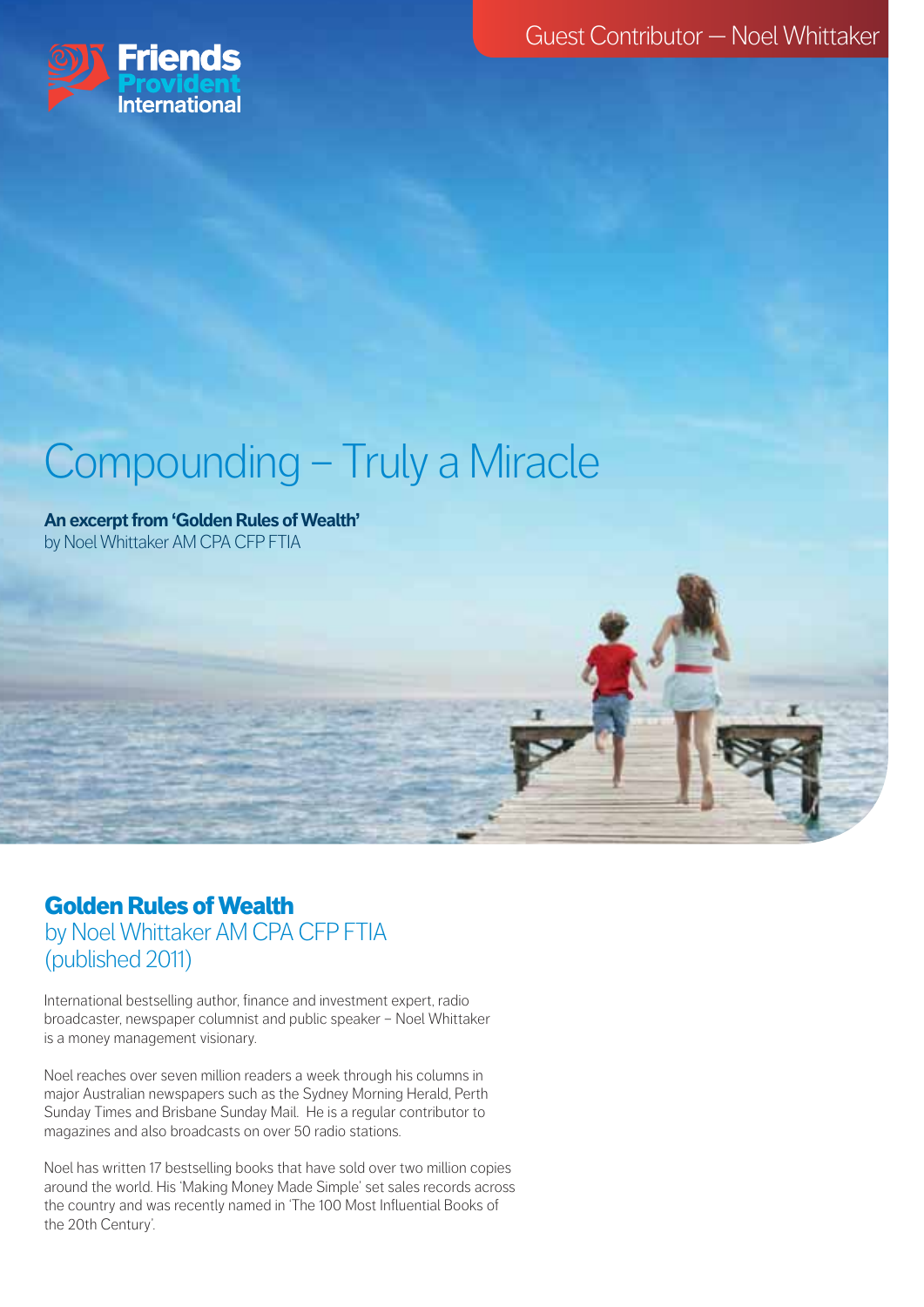## 'Time is money'

#### **Benjamin Franklin**

Let's talk about a concept that is at the very heart of your wealth-building program – compound interest. It happens when you let the earnings on an investment build up instead of spending them. It's often called the Miracle of Compound Interest because its long-term effects seem truly magical.

#### Example:

You have **\$10,000 invested** in an account and you earn \$1000 interest for the year. You can choose to withdraw that **\$1000** and spend it, but if you do, you will still have only **\$10,000 invested**. You are treading water.

Or, you could decide to leave the \$1000 where it is, attached to the original \$10,000. Then you will have \$11,000 working for you. Because you have increased your income earning capital, you will have \$1100 interest at the end of the second year (if the rate stays at 10%). Choose to leave that \$1100 with your new principal of \$11,000 and you will have \$12,100 invested at the end of the second year. You have increased your original capital by 21% in two years just by letting the interest compound instead of spending it. Notice this required no effort on your part. All you had to do was choose to leave the interest alone.

The dramatic effect of compound interest can be shown if you imagine you have an investment such as a quality share trust that starts off at \$100,000 but grows by 10% per annum. At this rate it will double in value every seven years. The figures, rounded off, would be:

| Starting investment    | \$100,000   |
|------------------------|-------------|
| End year 7             | \$200,000   |
| End year 14            | \$400,000   |
| End year <sub>21</sub> | \$800,000   |
| End year 28            | \$1,600,000 |
| End year 35            | \$3,200,000 |
| End year 42            | \$6,400,000 |

Take note of one vital factor. The growth for the last period is always greater than the *total* growth in *all* the previous periods.

# Between years 35 and 42 the growth was \$3,200,000 Between years 14 and 21 it was **\$400,000**.<br>In the first 14 years it was just **\$300,000**.

See how slow it is to get going… but look how the growth gets faster and faster as time goes by. Now here's the cruncher. If you were on a 42-year program and your friends were on a 28-year program (because they wasted 14 years getting around to starting), you would have finished up with four times the amount they had.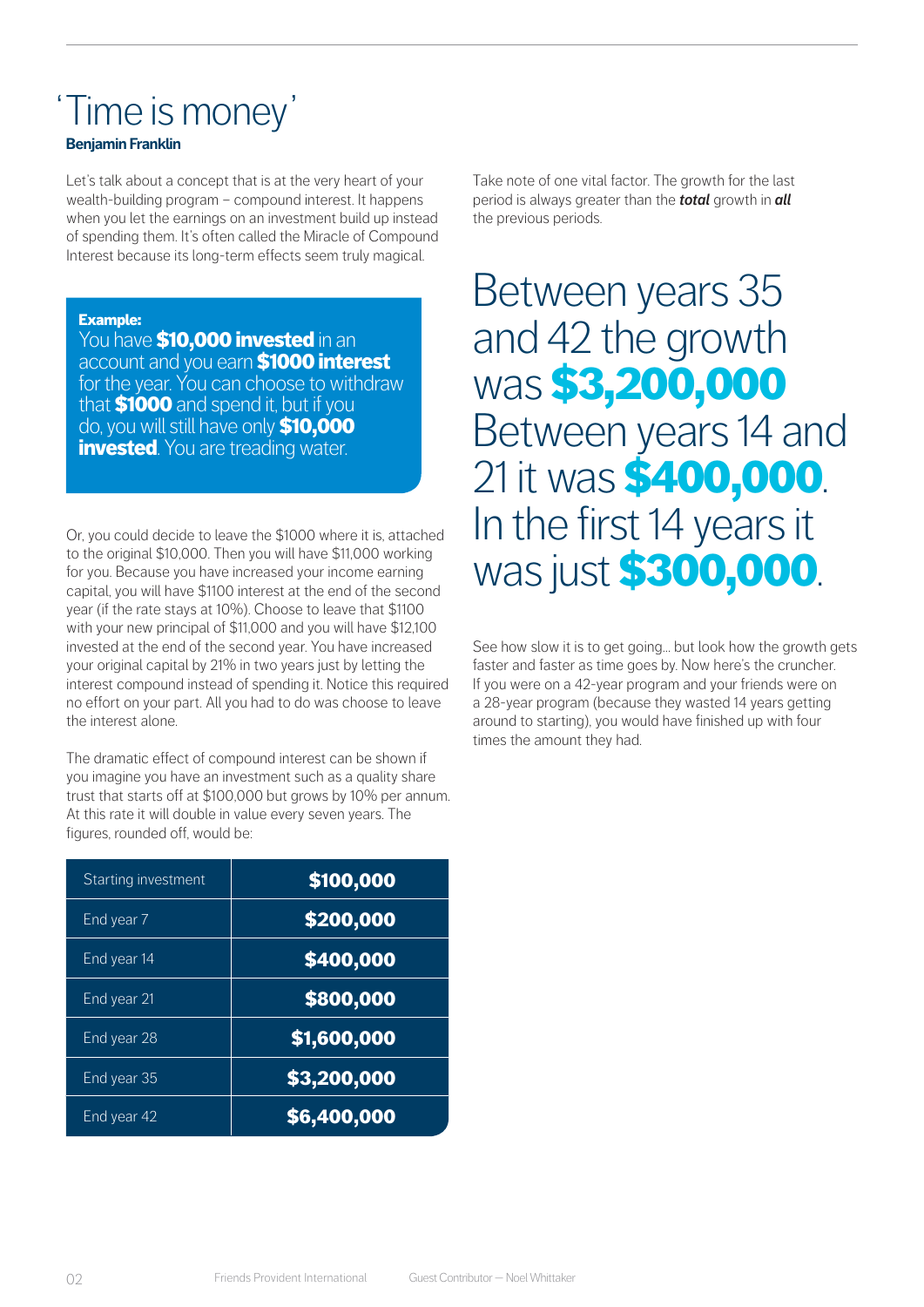

### It's just not logical

Compound interest also gives results that don't look at all logical. Think about two young people who want to start investment programs. One starts at 18 years of age and faithfully invests just \$1000 a year. At age 30 she stops this particular program so she can buy a house and start paying it off. She leaves the original investment to run along on its own with the earnings compounding.

The other investor dithers around until age 30 and then starts to invest too. However, to make up for lost time, he puts away \$2000 a year till age 65. Who do you think would end up with the most money if they both averaged 10% per annum? Is it the woman who invested \$1000 a year for 13 years and then let the balance compound for 35 years, or the man who invested \$2000 a year for 35 years?

Amazing as it may seem, the woman would have \$690,000 for a total investment of \$13,000; the man would have \$542,000 for a total investment of \$70,000.

Can you see why it happens? Because after 13 years her \$1000 a year has grown to \$24,500 and the compound growth on that in the 14th-year alone is \$2450 a year. That is almost 25% more than the man was contributing. Accordingly he can never catch her, only because she started first.